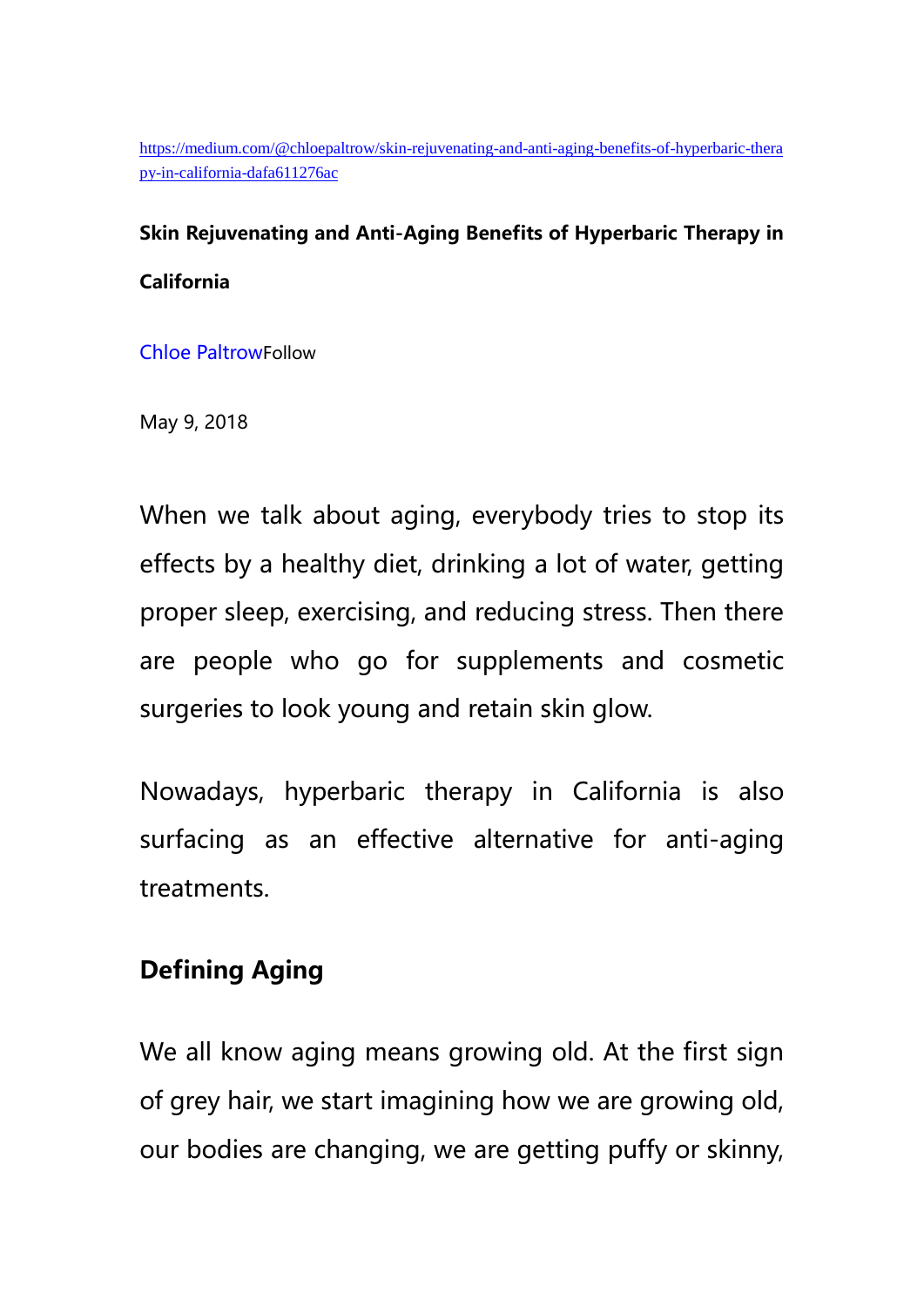and our skin is becoming loose. While these are the physical signs of growing old, aging involves three factors:

 As we age, the mistakes in the reproduction of our cells increase and our body starts producing non-functional cells. This leads to decline in body functions. With the increasing age, many cells though present in our body are of no use and non-functional.

2 The next part involves DNA shortening which triggers 'Programmed cell death.' The mitochondria compartments of our cells contain DNA fragments. When energy generators are served by mitochondria as a part of normal cell functioning, oxygen free radicals are generated as by-products. These free radicals can damage healthy DNA. With time, healthy DNA damage results in cell death and our body can't act fast enough to replace the loss. The process is visible, and this is the reason why with age our skin becomes thin.

 The last part of aging involves oxidative enzymes' down-regulation, due to which with age, our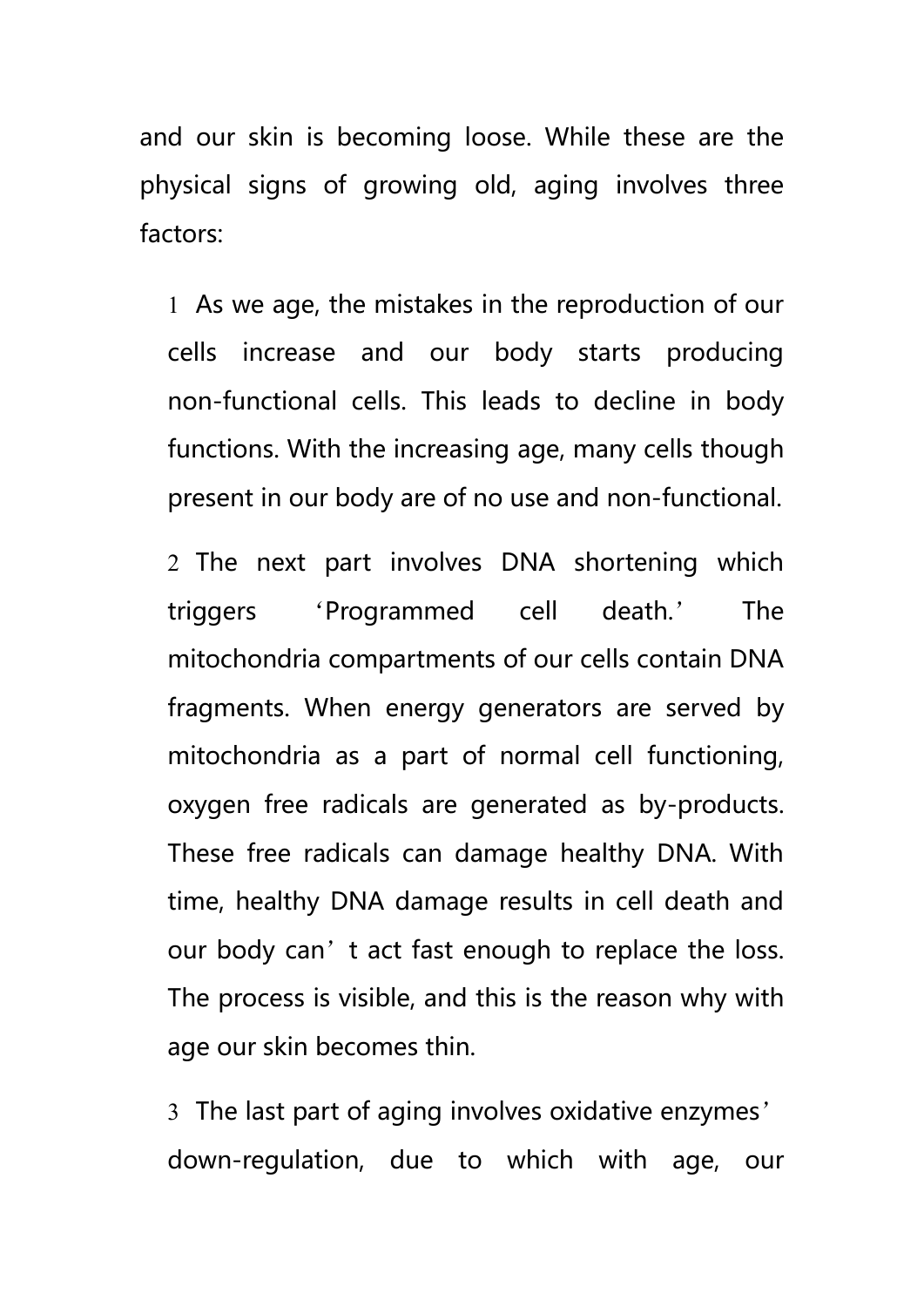antioxidant defenses become less efficient.

# **Hyperbaric Therapy California for Anti-Aging**

Hyperbaric therapy California is a process of inhaling or breathing 100% oxygen in a pressurized chamber. During hyperbaric therapy, oxygen dissolves in our blood plasma, lymph, bone, and fluids of the central nervous system. This process increases the blood circulation in our body and oxygen is transported to areas with low circulation, which is the reason behind its healing effects.

Let' s see how this therapy helps in anti-aging.

## **Premature aging**

Premature aging as the name suggests is early aging due to stress or injuries in the body. These injuries can include various body wounds and the most common effect is decreased blood flow in the brain. This reduced blood flow can further cause a decline in the neurological functioning. When people with premature aging receive hyperbaric therapy, it leads to repair of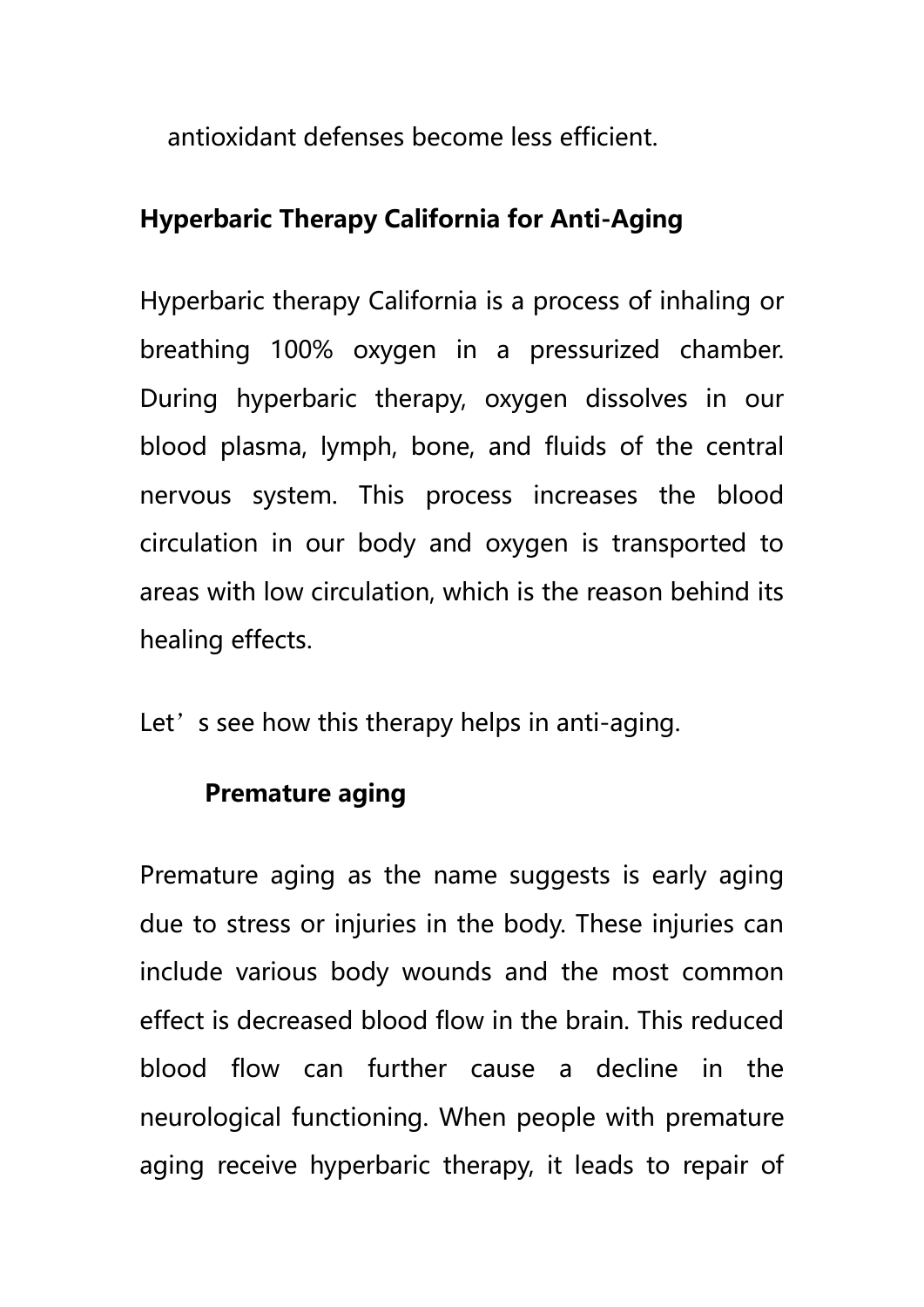these brain injuries. There is an overall healing effect because HBOT increases the blood flow and some patients even observe improved cognition, behavior, and neurological functioning.

## **Normal aging**

Today, it is unknown whether we age normally or due to pollution in food, air, environment, etc.; but there is premature aging in everyone. Even if it is false or true, in both the cases hyperbaric therapy can help in anti-aging. HBOT is known to have a positive effect on blood vessels. It can stabilize damaged blood vessels' inner lining, promote the growth of new blood vessels, and reduce chronic inflammation. All these benefits combined lead to an anti-aging effect.

#### **Genetic disorders**

**[Hyperbaric therapy California](http://www.californiahyperbarics.com/)** works as a promoter that leads to the activation of gene sequence, which further results in growth and repair of hormones. HBOT shows positive results in various genetic disorders, and one such case was treated back in 1995. In [this](http://www.drelizabethaboyle.com/wp-content/uploads/2014/07/52cc432b6d66d.pdf) case, the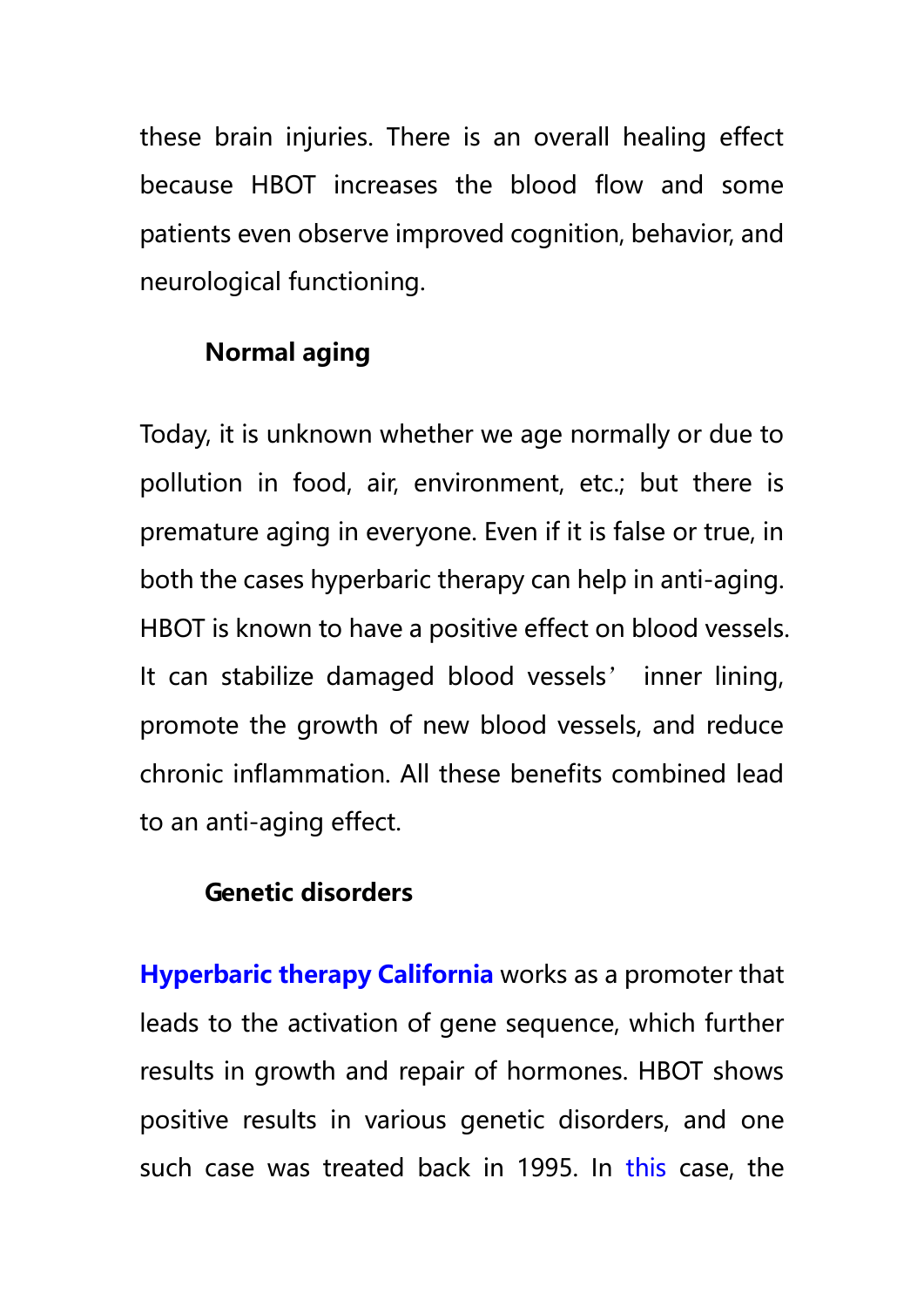patient had ceroid lipofuscinosis, which is an enzyme deficiency that impacts fatty acids. Though her condition was normally considered fatal at that time, treatment with HBOT therapy improved her health condition and increased her lifespan.

#### **Additional benefits**

HBOT promotes fast fatigue recovery It accelerates tissue repair and cell growth Reduces body inflammation and swelling Boosts the functioning of the immune system Enhance metrological functioning

#### **What The Research Says?**

A [study](https://www.ncbi.nlm.nih.gov/pmc/articles/PMC3495382/) shows that hyperbaric therapy California can enhance the healing process of wounds, and 88.37% cases involved in this study had satisfactory results.

In another [study,](https://www.ncbi.nlm.nih.gov/pubmed/24690202) it is shown that hyperbaric therapy has positive anti-aging outcomes and it is